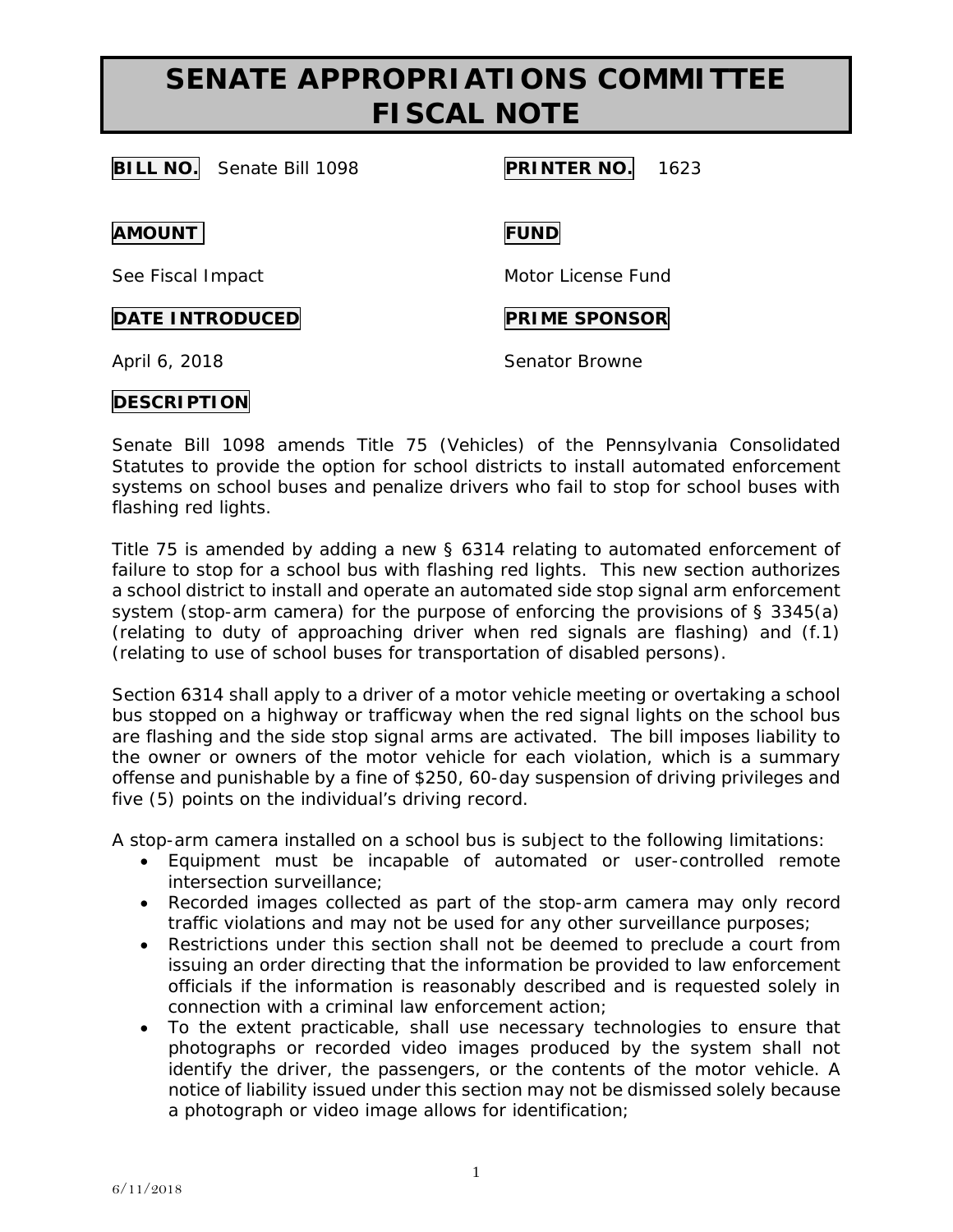- The information relating to violations under this section which is kept by a police department is for the exclusive use of the department and shall not be deemed a public record under the Right-to-Know Law. However, information may be discoverable by court order and may be offered in evidence in actions related to the violation or in connection with a criminal law enforcement action;
- Images obtained through the use of a stop-arm camera shall be destroyed within one (1) year of final disposition of the recorded event. The vendor of a stop-arm camera system shall notify the Pennsylvania Department of Transportation (department) by written notice that the records have been destroyed; and
- Vehicle owner information obtained through the operation of a stop-arm camera system is not the property of the manufacturer or vendor of the system and may not be used for any purpose other than prescribed in this section.

Senate Bill 1098 allows the owner named in the notice of the violation to submit evidence that they were not the driver at the time of the alleged violation and may require the owner to provide the name and the address of the person who was driving the motor vehicle.

This legislation authorizes a school district to enter into an agreement with a private vendor or manufacturer, following a vote of the board of school directors, to provide a stop-arm camera system on each bus within its fleet, whether owned or leased, up to and including installation, operation, and maintenance.

No later than twelve (12) months after the installation, the school district shall conduct a statistical analysis to assess the safety impact of the stop-arm camera system. A copy of the findings must be posted on the school district's publicly accessible internet website, and a copy must be shared with the department.

The bill requires a school district or contracted company that provides school transportation to enter into an intergovernmental agreement with a primary police department with authority to issue violations.

Senate Bill 1098 requires the vendor to prepare the violation notice to the registered owner of the motor vehicle upon authorization of the police officer employed by the police department with primary jurisdiction over the area where the violation occurred. Other vendor duties include processing the fines, receiving affidavits of nonliability, and precluding the issuance of any violation occurring in a location where the use of the system is not authorized.

Directs the notice of violation to be mailed by first class within 60 days after the commission of the violation or within 60 days after the discovery of the identity of the registered owner, whichever is later, to the address of the registered owner. If the motor vehicle is registered in another state, the notice shall be mailed within 60 days after the discovery of the identity of the registered owner.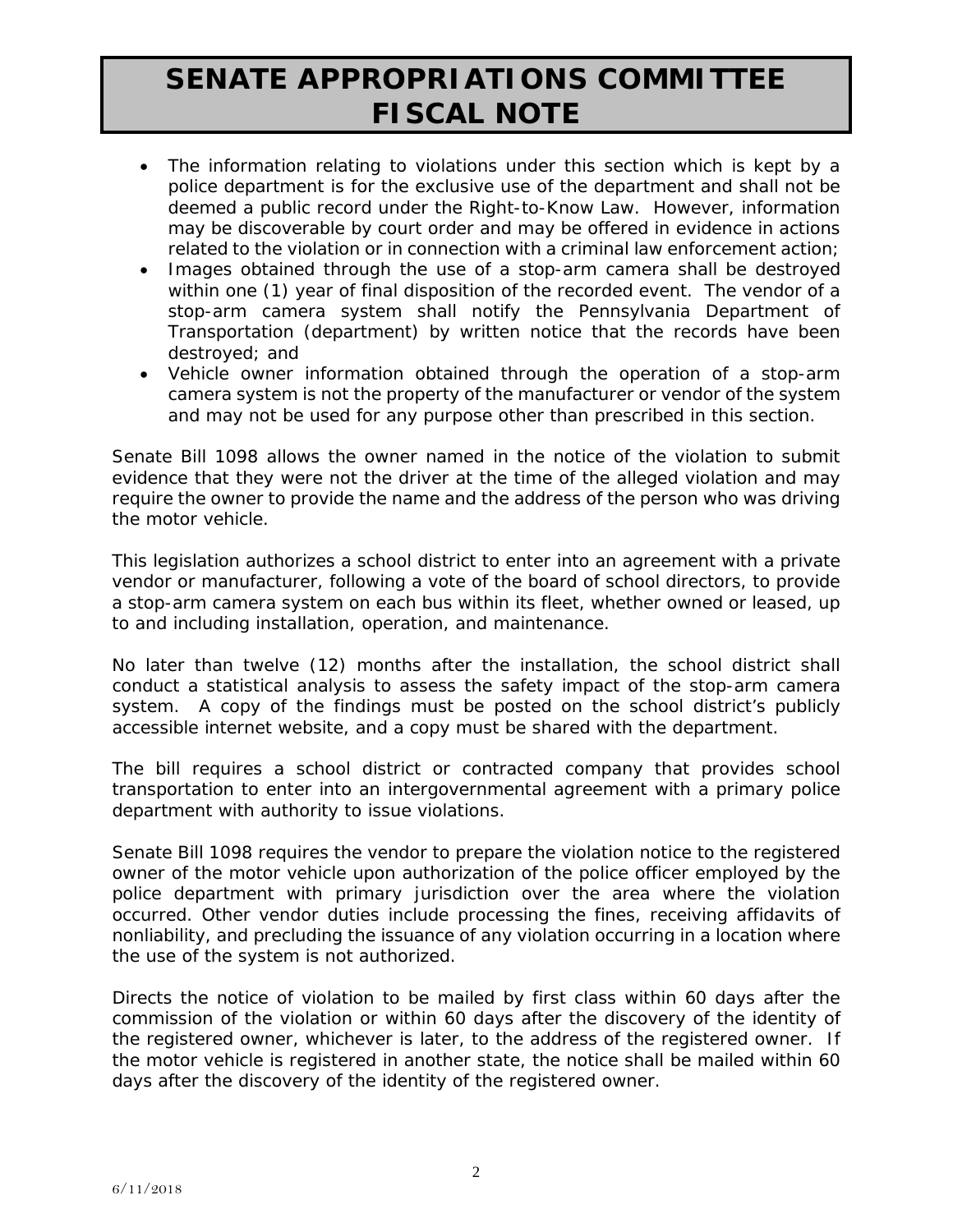Within 30 days of the mailing of the notice of violation, an owner who received the notice may request in writing a hearing to contest the liability alleged in the notice before a magisterial district judge.

The legislation prohibits compensation paid to the manufacturer or vendor of the stop-arm camera system to be based on the number of citations issued. The compensation paid to the vendor shall be based on the value of the equipment and services rendered.

The bill directs the vendor or governing body to provide a final notice of any unpaid fines if a violation has not been contested and the penalty has not been paid. If the assessed penalty is not paid within 30 days after the final notice, the vendor shall send a referral to the department. Upon receipt of a referral, the department shall refuse to renew the registration of the motor vehicle, prohibit the title of the motor vehicle from being transferred, and decline the issuance or renewal of the driver's license of the person responsible for the violation until the penalty is paid.

The bill establishes the School Bus Safety Grant Program Fund in the Motor License Fund, which shall serve as a restricted receipts account for fines collected under this section to promote and to increase school bus safety education and training throughout the Commonwealth. Independent school bus contractors are eligible for grants from the fund.

Senate Bill 1098 stipulates that school bus contractors are not liable if a stop-arm camera system is vandalized or otherwise malfunctions, are not required to take a bus out of service due to a nonfunctioning system, and are not liable for costs associated with installing, maintaining, repairing, replacing, or removal of the system.

"Automated side stop signal arm enforcement system" is defined as a camera system with two or more camera sensors and computers that produce recorded video and two or more film or digital photographic still images of a motor vehicle being used or operated in a manner that violates section 3345(a).

This act shall take effect in 60 days.

### **FISCAL IMPACT:**

Senate Bill 1098 will have no adverse fiscal impact on Commonwealth funds.

Current law does allow for stop-arm cameras on school buses, and this legislation simply encourages more school districts to take advantage of this technology, which would increase the enforcement of § 3345(a) violations. Additionally, many violations are not prosecuted because of the lack of evidence, and this technology would increase the likelihood of violators being prosecuted and ultimately convicted.